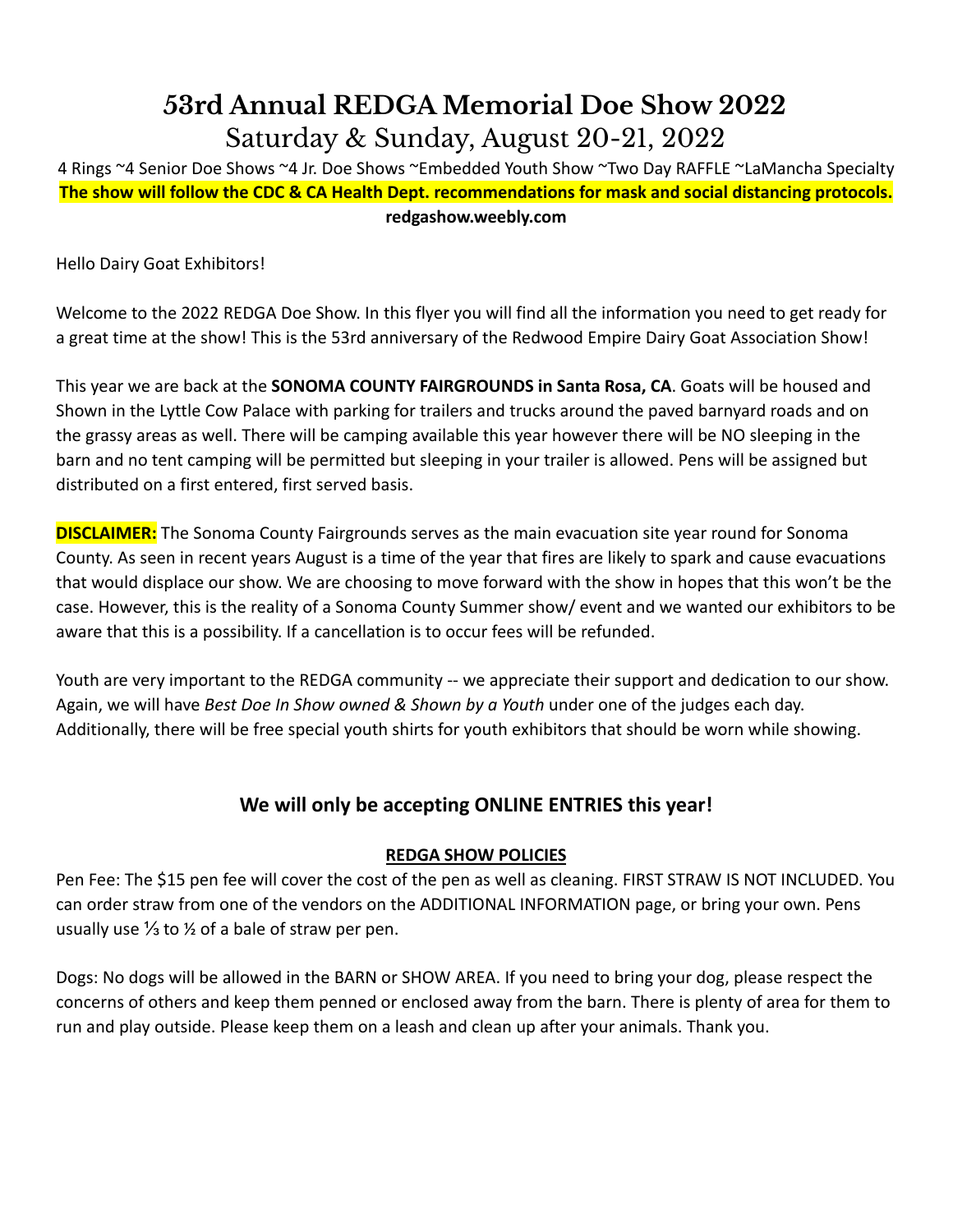# **Schedule**

| Friday, August 19th   | 3:00 $pm -$ Gates open for arrival                                                                                                                                                                                                                                        |  |
|-----------------------|---------------------------------------------------------------------------------------------------------------------------------------------------------------------------------------------------------------------------------------------------------------------------|--|
|                       | 4-8 pm - CHECK IN - in the Lyttle Cow Palace. If you arrive Fri, please check in Friday.                                                                                                                                                                                  |  |
|                       | 10:00 pm - Fair gate closes NO ENTRY POSSIBLE ON TO FAIRGROUNDS                                                                                                                                                                                                           |  |
| Saturday, August 20th | 6:30 am -- Morning check-in for shows (MUST BE CHECKED IN BY 8:00 AM!!)                                                                                                                                                                                                   |  |
|                       | 9:00 $am - Ring$ 1- the show will start in ring 1, after the completion of the first breed,                                                                                                                                                                               |  |
|                       | they will move to Ring 2 and the second breed will start in ring 1<br>1 pm or following the completion of the Sr. Doe shows - Jr. Does will be shown in<br>rings 1, 2, 3, & 4. Breeds will be assigned a show ring and the judges will rotate<br>3:00 pm -- Raffle Closes |  |
|                       |                                                                                                                                                                                                                                                                           |  |
|                       |                                                                                                                                                                                                                                                                           |  |
|                       |                                                                                                                                                                                                                                                                           |  |
| Sunday, August 22nd   | 7:00 am - Showmanship sign ups if not already signed up online                                                                                                                                                                                                            |  |
|                       | 7:30 am -- Morning check-in for shows if not already checked in                                                                                                                                                                                                           |  |
| 8:00 am - Showmanship |                                                                                                                                                                                                                                                                           |  |
|                       | 9:00 am – Ring 3- the show will start in ring 3, after the completion of the first breed,                                                                                                                                                                                 |  |
|                       | they will move to Ring 4 and the second breed will start in ring 3                                                                                                                                                                                                        |  |

## **Youth**

#### **Embedded Youth Show**

Under 1 judge each day (Schnipke & Tredway-Carter) there will be a selection of BEST Senior and Junior Does owned by Youth. No separate entry fee required. Youth must be under 20 years old on the day of the show. Youth must show their own animals unless they have multiple animals in the ring at the same time. Then the animal must be shown by another youth.

A ribbon will be awarded to the 1st place youth exhibitor in every class, 1st place animals will compete for youth breed champion. The champion youth doe from each breed will be brought back to compete for the Best Youth Doe in Show.

Free shirts will be given to the youth and should be worn while showing to help distinguish youth animals for the embedded youth show.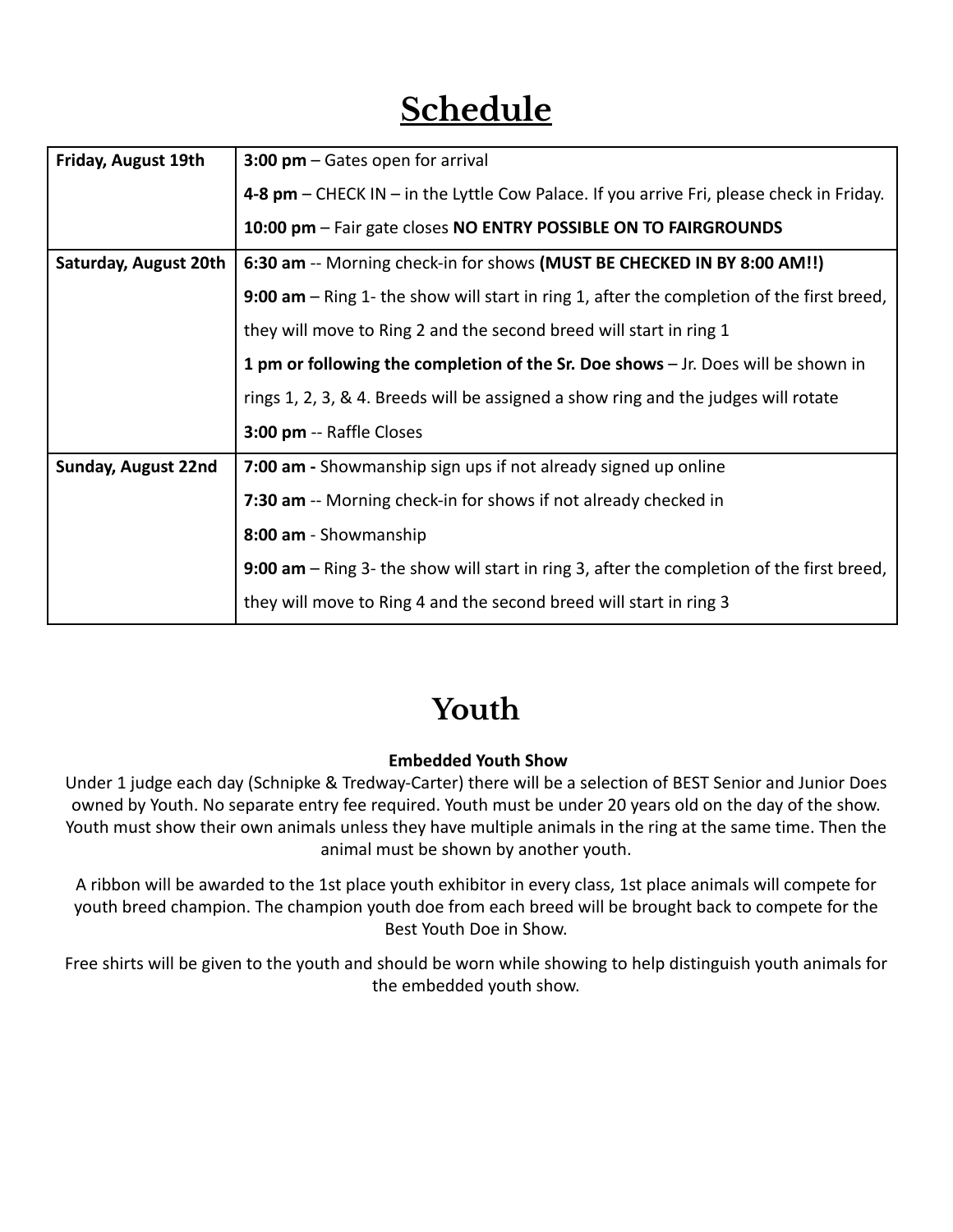# **Additional Information**

### **Camping**

- **● Camping will be available on the fairgrounds this year for a \$45 fee, must be paid separately from entry fees so that we can pay the fairgrounds.**
- **● However there will be no camping in the barn or tent camping permitted, but you can camp out of your trailer.**

### **Straw, Feed, and other goat items.**

Straw and hay will not be available through REDGA this year so be sure to pre-order straw and hay from one of the many local feed stores in Petaluma. They will deliver to the fairgrounds if you order ahead of time.

- **Hunt & Behren's** (707)762-4594
	- They will be open Friday and Saturday for deliveries as well as in store, but will be closed Sunday.
- **Western Farm Center** (707)545-0721
	- Western Farm Center will be open all weekend for your feed and supply needs.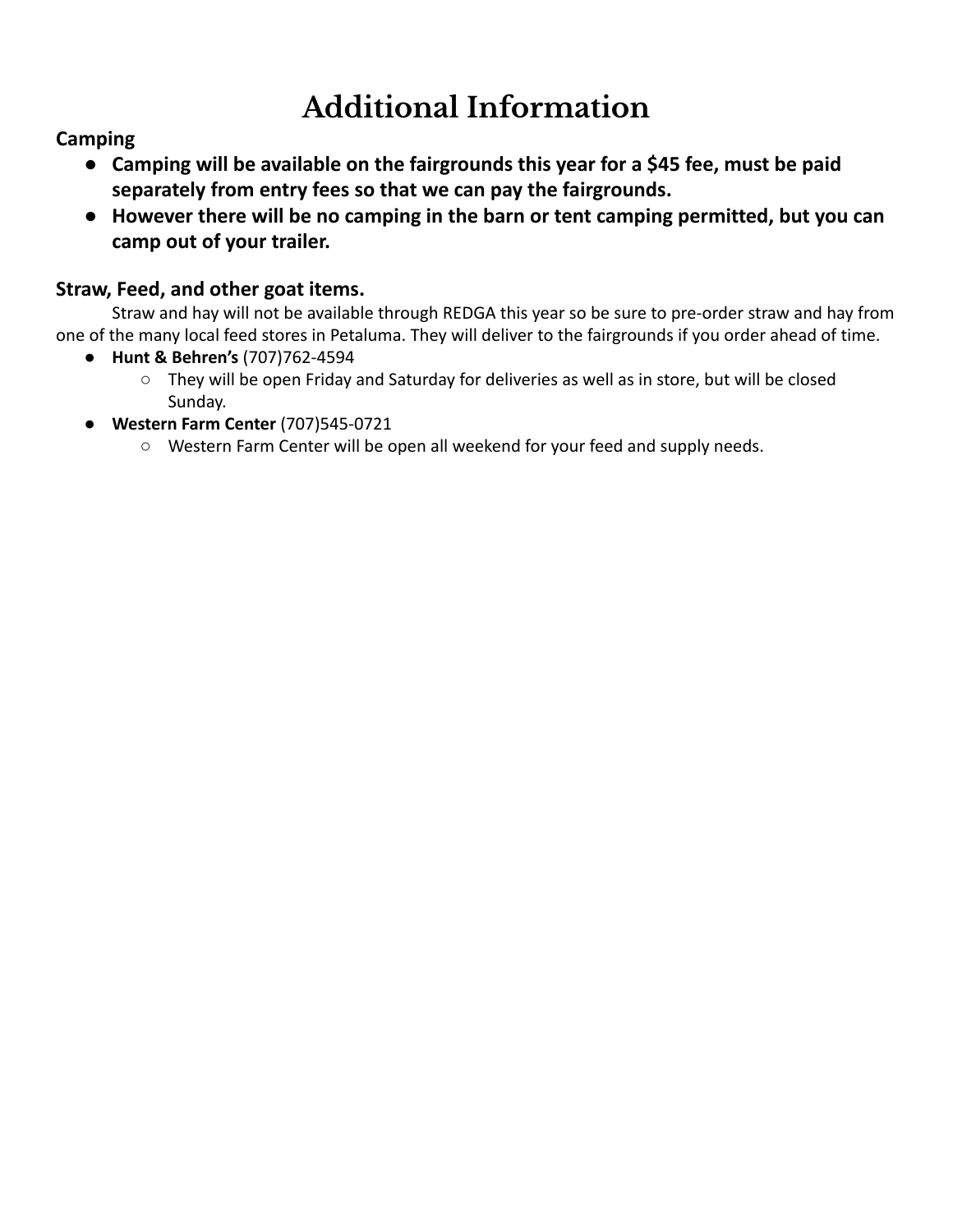## REDGA Memorial Show 2022

### ADGA RULES SHALL GOVERN

Judges

Ring 1: Kirt Schnipke - OH (Youth Ring) Ring 2: Tracy Stampke - ID (La Mancha Specialty) Ring 3: Megan Treadway-Carter - CA (Youth Ring) Ring 4: Ben Rupchis - CA

Show Co- Chairs:

Carrie Paulson ~ [carriepaulson0@gmail.com](mailto:carriepaulson0@gmail.com) Krista Myers ~ [kastdemurs@gmail.com](mailto:kastdemurs@gmail.com)

**ENTER BY:**

**ENTER ONLINE at redga.org**

**You can email entry questions to Rebecca Kracker at [laceyoak04@gmail.com](mailto:laceyoak04@gmail.com)**

**We are only accepting online entries this year.** You can avoid late fees by entering by 11:59 PM on August 15, 2022. On the new entering system you can make substitutions and edit entries until the day of the show!

> Location: Sonoma County Fairgrounds 1350 Bennett Valley Rd, Santa Rosa, CA 95404 **Enter through Gate 7 on Aston Ave**

#### **SHOW ORDER**

**Senior Doe** – LaMancha, Nigerian, Saanen, Grade, Nubian, Oberhasli, Toggenburg, Alpine Show order is **NOT** subject to change. The first breed will start in Ring 1 and then move to Ring 2 when complete, the second breed will immediately start in Ring 1.

**Junior Doe** – LaMancha, Nigerian, AOP, Nubian, Grade, Alpine

Show order is subject to change. Ring 1, 2, 3, & 4 will judge simultaneously. Animals will be assigned to a showring and judges will rotate.

**Entry Fees**

Senior and Junior Doe entry fees - \$8.00 per ring Late fees go into effect if you have not gotten your entries in by 11:59 PM on August 15, 2022 Price per ring will go up to \$12 per ring

**Pen Fees**

\$15 per pen – Fee does not include first straw, but does include clean-up after the show. **In past years we have filled up very quickly! Please only request the MINIMUM amount of pens you think you will need.** These pens can house 2-3 mature full size does. No tack pens will be assigned.